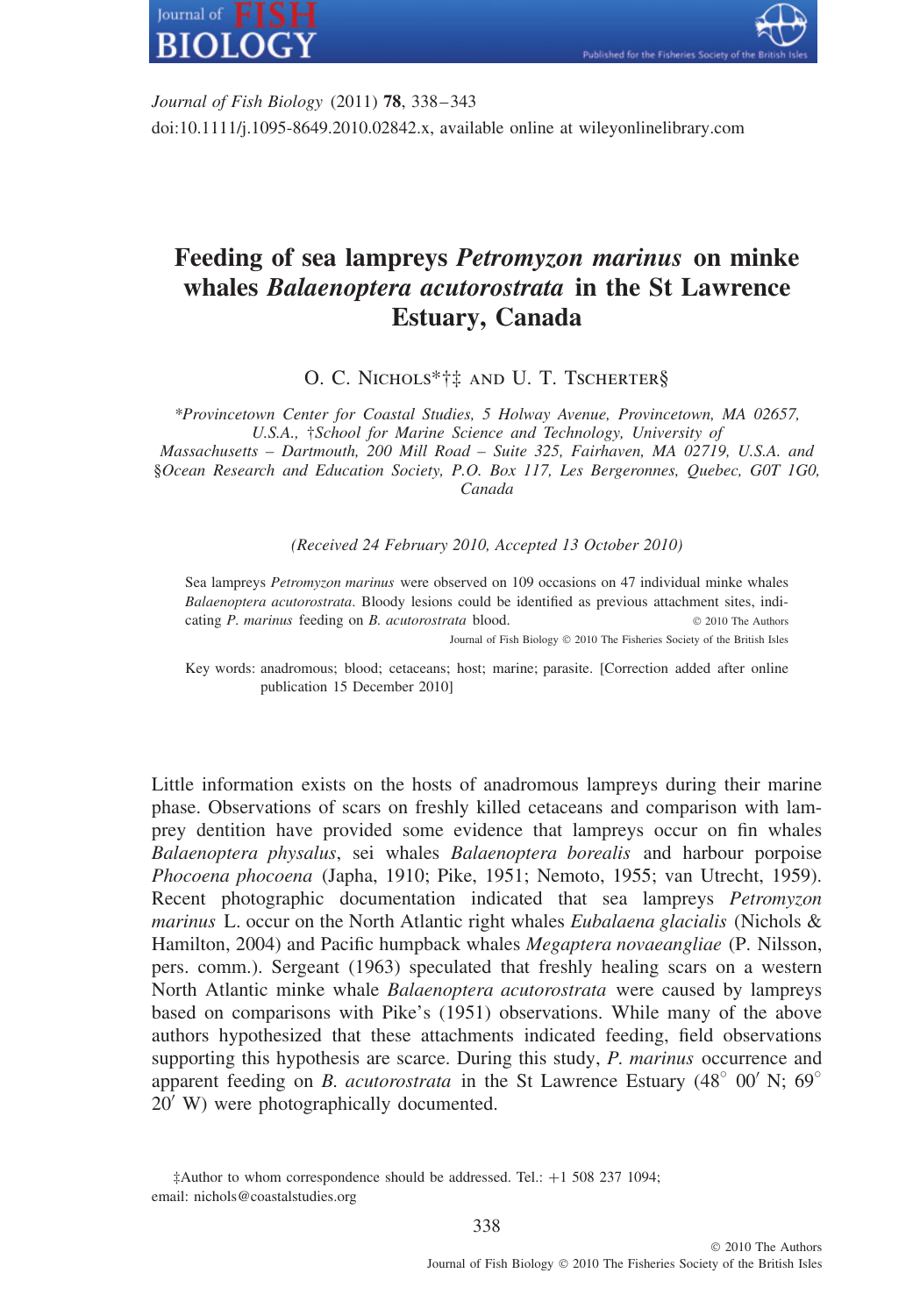Research cruises were conducted on a daily basis (weather permitting) aboard one to three small (5–7 m) rigid-hull inflatable vessels. Photographs were taken using single lens reflex cameras equipped with 300 mm fixed focal length lenses on ISO 200 slide film to allow identification of individual *B. acutorostrata* based on dorsal fin markings and body scars (Dorsey, 1983; Tscherter & Morris, 2005). Attachments of *P. marinus* were recorded and photographed when possible. Following an observed *P. marinus* attachment, special focus was put on the re-documentation of the attachment on the individual *B. acutorostrata* during subsequent observations. Detachments were recorded when the attachment site on an individual *B. acutorostrata* was observed free of *P. marinus*.

*Petromyzon marinus* were observed on 109 occasions on 47 individually identified *B. acutorostrata* during the years 1999–2004. The earliest date *P. marinus* were observed in a year was 24 June and the latest date was 20 October. The majority (83%) of the observations occurred in July and August. Of these observations, 84 were documented photographically (Fig. 1). The lamprey shown in Fig. 1 can be identified as *P. marinus* based on body shape and size (total length *c. >*0·5 m), two distinct dorsal fins and colouration (bluish-brown with blackish mottled patches). Although photographs were rarely of sufficient quality to allow confident species identification, it was assumed that the species observed in all cases was *P. marinus*, because it is the only lamprey known to occur in Canadian Atlantic Ocean waters and the St Lawrence Estuary (Scott & Scott, 1988; Scott & Crossman, 1998; Nozères & Bérubé, 2003). The number of *P. marinus* observed attached to a single *B. acutorostrata* ranged from one to four. In 18 cases, the same *B. acutorostrata* was observed multiple times with one or more *P. marinus* attached at the same body



Fig. 1. *Petromyzon marinus* attached to *Balaenoptera acutorostrata* in the St Lawrence Estuary, Canada.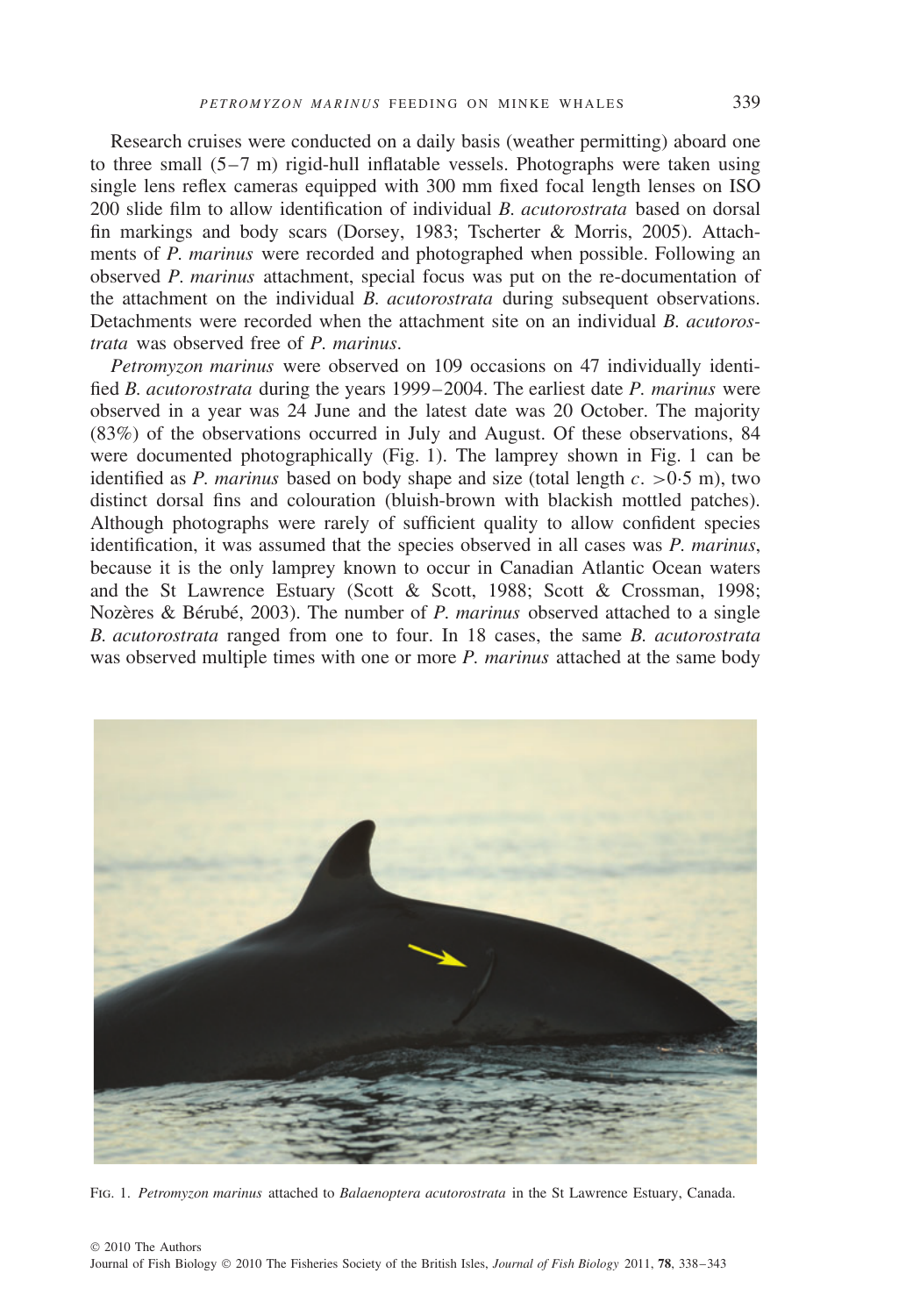

Fig. 2. (a) *Petromyzon marinus* attached to *Balaenoptera acutorostrata* (A). Note scars (B) used to pinpoint attachment site. (b) Bloody lesion (C) at attachment site on the same individual whale *c.* 180 min later.

location over a period of days to months  $(2-87 \text{ days}, \text{mean} = 15 \text{ days}, \text{median} =$ 6 days). In these cases, the same *P. marinus* were probably attached for the duration of the observation, but this could not be confirmed. On two occasions, individual *B. acutorostrata* were observed immediately (maximum of 20 and 180 min) following *P. marinus* detachment, and bloody lesions on the body could be precisely identified as the area of previous *P. marinus* attachment based on orientation relative to body markings (Fig. 2).

The bloody lesions observed immediately following detachment indicate that *P. marinus* are gaining access to blood during attachment. Blood is thought to be the primary food of adult *P. marinus* (Farmer, 1980), which attach to their host with an oral disc and rasp through tissue with a tongue-like piston tipped with denticles that form cutting edges (Hardisty & Potter, 1971). Cetacean skin contains vascular networks that extend through the dermis along with the dermal papillae that interlace with the epidermis (Parry, 1949; Sokolov, 1960; Giacometti, 1967; Yablokov *et al*., 1974). Published measurements of *B. acutorostrata* epidermal thickness range from 0·8 to 1·7 mm (Sokolov, 1959; Yablokov *et al*., 1974; de Bakker *et al*., 1997). The dermal papillae and associated capillaries in the skin of the ventral pouch of a juvenile *B. acutorostrata* measured by de Bakker *et al*. (1997) extended 0·8 mm into the 1·5 mm thick epidermis (or *c.* 0·7 mm from the surface). The vascular networks extending into the epidermis of *B. acutorostrata* and other cetaceans would allow attached lampreys access to blood following penetration of tissue depths of *<*1 mm. It is reasonable to assume that such penetration happens regularly during *P. marinus* and other parasitic lamprey attachments on cetaceans.

In several instances, scrape marks along the body of a *B. acutorostrata* indicated that an attached *P. marinus* had moved backwards along the whale's body, similar to the multiple and sliding attack marks observed on fish hosts of landlocked *P. marinus* (King, 1980; Ebener *et al*., 2006). On at least one occasion, abrasions on a *B. acutorostrata* body indicated that the attached *P. marinus* had moved *c.* 1 m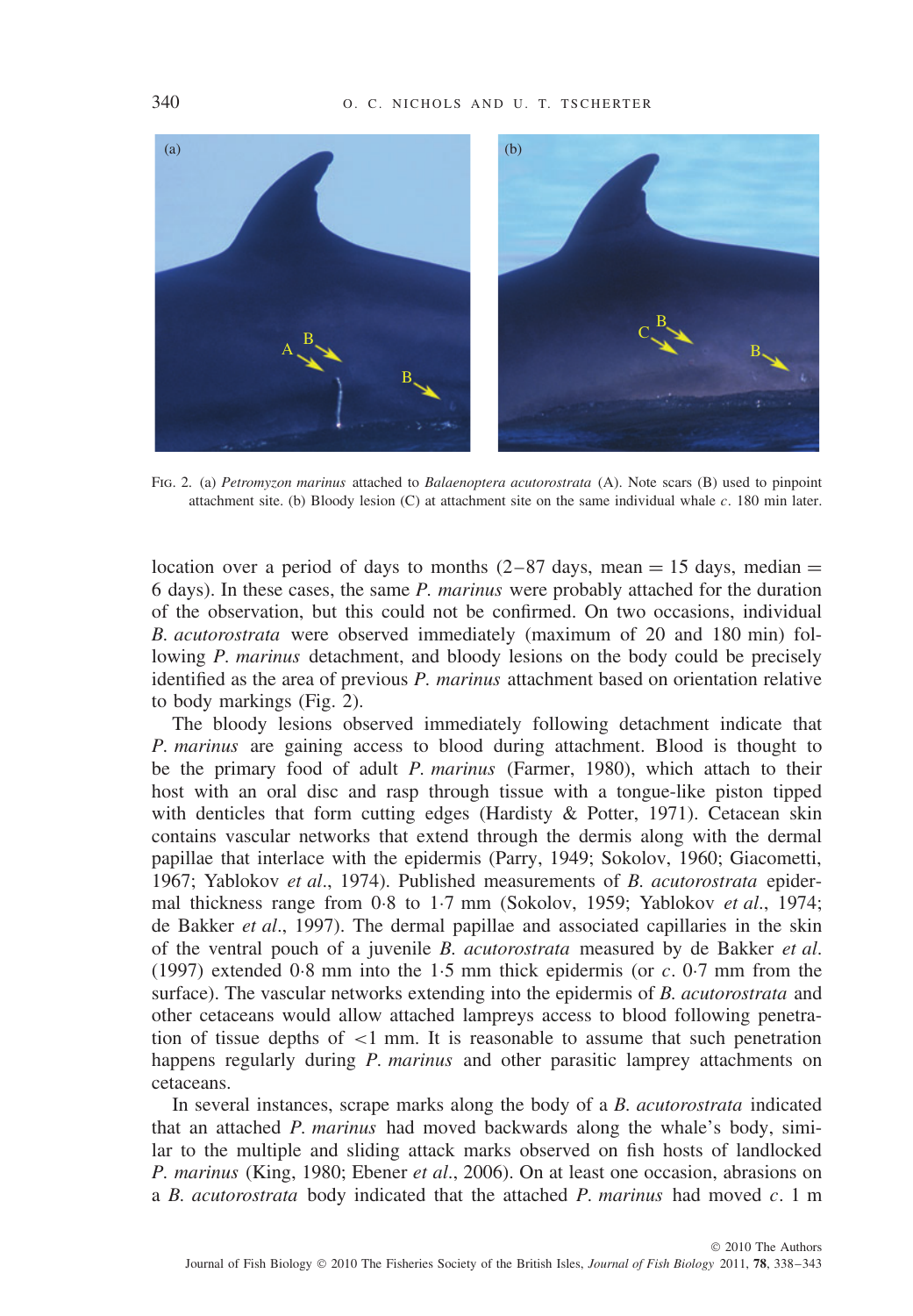forward along the body of the whale from the point of initial attachment and against the flow of water that is generated by the forward swimming of the whale. This is probably an energetically expensive activity and may indicate that the *P. marinus* was actively seeking areas of greater access to blood or decreased water flow. It is unclear if all areas of a whale's body could provide equal access to blood, although Sokolov (1959) measured *B. acutorostrata* epidermal thickness as a percentage of total skin thickness at 4, 6 and 50% at the ventral, dorsal and fluke surfaces, respectively, noting that epidermal thickness was always greatest at 'working places', *e.g.* flippers and flukes. In the estuary, *B. acutorostrata* frequently exposed much of their body, particularly during feeding behaviour (Kuker *et al*., 2005), however, no *P. marinus* were documented on whales' flukes, flippers or ventral surfaces. Water flow and epidermal thickness may be the reason for the lack of attachments on flippers or flukes, while the expansion of the grooved ventral pouch during feeding may prevent *P. marinus* attachments on much of the ventral surface despite the relatively thin epidermis. As the entire body of a *B. acutorostrata* was never seen during observations, it was impossible to make many firm conclusions regarding *P. marinus* attachment site preference; however, all observed attachments were on the dorsal portion of the whale, mostly on the flanks below or posterior to the dorsal fin. The prevalence of dorsal attachments is likely to be a product of the relatively thin epidermis and reduced water flow in comparison to flippers and flukes, and the continual expansion of the ventral pouch during feeding. In a sub-set of 28 observations chosen for high image quality, 30 (94%) of 32 total *P. marinus* were attached below  $(8, 25\%)$  or behind  $(22, 69\%)$  the dorsal fin, while the remaining 2 (6%) were located on the flanks forward of the dorsal fin. The large proportion of posterior flank attachments may be a product of availability to a pursuing *P. marinus* attempting to overtake its prey and reduced water flow in comparison to flukes and anterior regions. One (3%) *P. marinus* was attached on the dorsal midline, 19 (59%) were on the right side and 12 (38%) were on the left. Beamish (1980) noted a higher proportion (64–77%) of lamprey scars on the right side of Atlantic salmon *Salmo salar* L., but the cause of this apparent preference is unclear in both cases.

In the estuary, *B. acutorostrata* regularly swam at speeds  $>1$  m s<sup>-1</sup> when travelling or resting (U. T. Tscherter, unpubl. data) whereas laboratory and field telemetry studies indicate that *P. marinus* generally swims at speeds *<*1ms−<sup>1</sup> (Stier & Kynard, 1986; Quintella *et al*., 2009). Applegate (1950) noted that *P. marinus* is capable of bursts of extreme speed ( $\leq$ 3.9 m s<sup>-1</sup>; Hunn & Youngs, 1980) while ascending dams and falls and speculated that prey was overtaken in the same manner. If such energetically expensive bursts are the means by which *P. marinus* and other lampreys attach to fast-swimming cetaceans, lampreys probably gain energetic benefit from such attachments, further supporting the hypothesis that lampreys attached to cetaceans are feeding. As far as is known, the observations described here provide the first *in situ* evidence that lampreys actively feed on cetacean blood.

Funding for this study was provided by the Swiss *ORES Foundation for Marine Environment Research*. This study is dedicated to the late N. Lynas, zoologist and founder of Ocean Research and Education Society (ORES), who pioneered the study of minke whales in the late 1970s. The authors thank M. Spielmann, N. Hofer and the student volunteers enrolled in the ORES course program who assisted with data collection and S. Cadrin and two anonymous reviewers for comments, which helped improve this manuscript.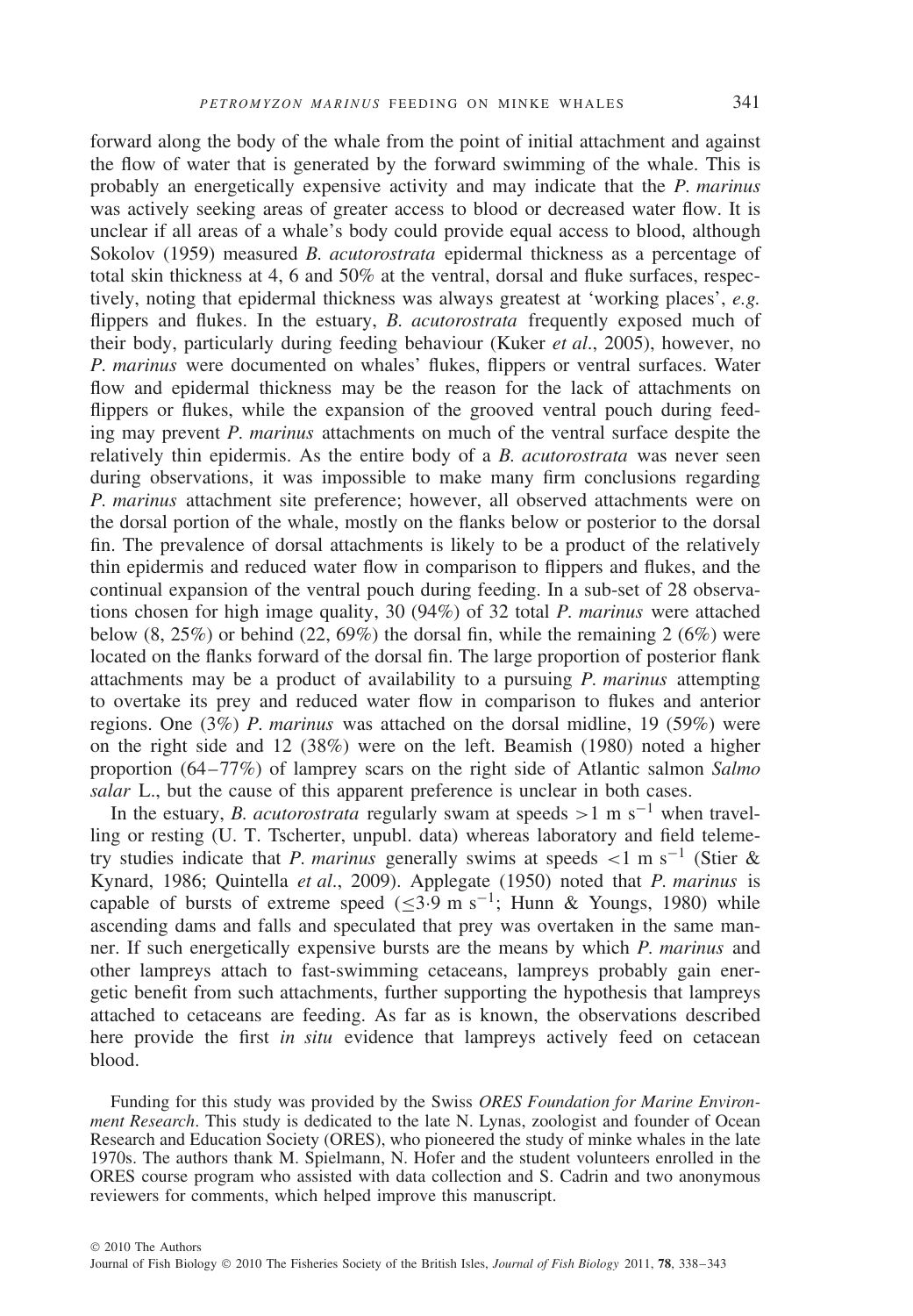## **References**

- Applegate, V. C. (1950). Natural history of the sea lamprey, *Petromyzon marinus*, in Michigan. U. S. *Fish and Wildlife Service Special Scientific Report* (Fisheries) **55**.
- de Bakker, M. A. G., Kastelein, R. A. & Dubbeldam, J. L. (1997). Histology of the grooved ventral pouch of the minke whale, *Balaenoptera acutorostrata*, with special reference to the occurrence of lamellated corpuscles. *Canadian Journal of Zoology* **75,** 563–567.
- Beamish, F. W. H. (1980). Biology of the North American anadromous sea lamprey, *Petromyzon marinus*. *Canadian Journal of Fisheries and Aquatic Sciences* **37,** 1924–1943.
- Dorsey, E. M. (1983). Exclusive adjoining ranges in individually identified minke whales (*Balaenoptera acutorostrata*) in Washington state. *Canadian Journal of Zoology* **61,** 174–181.
- Ebener, M. P., King, E. L. Jr. & Edsall, T. L. (2006). Application of a dichotomous key to the classification of sea lamprey marks on Great Lakes fish. *Great Lakes Fishery Commission Special Publication No.* **2006-02**.
- Farmer, G. J. (1980). Biology and physiology of feeding in adult lampreys. *Canadian Journal of Fisheries and Aquatic Sciences* **37,** 1751–1761.
- Giacometti, L. (1967). The skin of the whale (*Balaenoptera physalus*). *Anatomical Record* **159,** 69–76.
- Hardisty, M. W. & Potter, I. C. (1971). The general biology of adult lampreys. In *The Biology of Lampreys*, Vol. 1 (Hardisty, M. W. & Potter, I. C., eds), pp. 127–206. London: Academic Press.
- Hunn, J. B. & Youngs, W. D. (1980). Role of physical barriers in the control of sea lamprey (*Petromyzon marinus*). *Canadian Journal of Fisheries and Aquatic Sciences* **37,** 2118–2122.
- Japha, A. (1910). Weitere Beitrage zur Kenntnis der Walhaut. ¨ *Zoologishe Jahrbucher* **12**(Suppl.), 711–718.
- King, E. L. Jr. (1980). Classification of sea lamprey (*Petromyzon marinus*) attack marks on Great Lakes lake trout (*Salvelinus namaycush*). *Canadian Journal of Fisheries and Aquatic Sciences* **37,** 1989–2006.
- Kuker, K. J., Thomson, J. A. & Tscherter, U. (2005). Novel surface feeding tactics of minke whales, *Balaenoptera acutorostrata*, in the Saguenay-St. Lawrence National Marine Park. *Canadian Field-Naturalist* **119,** 214–218.
- Nemoto, T. (1955). White scars on whales (I) lamprey marks. *Scientific Reports of the Whales Research Institute* **10,** 69–77.
- Nichols, O. C. & Hamilton, P. K. (2004). Occurrence of the parasitic sea lamprey, *Petromyzon marinus*, on western North Atlantic right whales, *Eubalaena glacialis*. *Environmental Biology of Fishes* **71,** 413–417.
- Nozères, C. & Bérubé, M. (2003). Marine Species Identification Guide for the St. Lawrence. Mont-Joli, QU: Maurice Lamontagne Institute, Fisheries and Oceans Canada.
- Parry, D. A. (1949). The structure of whale blubber, and a discussion of its thermal properties. *Quarterly Journal of Microscopical Science* **90,** 13–25.
- Pike, G. C. (1951). Lamprey marks on whales. *Journal of the Fisheries Research Board of Canada* **8,** 275–280.
- Quintella, B. R., Póvoa, I. & Almeida, P. R. (2009). Swimming behaviour of upriver migrating sea lamprey assessed by electromyogram telemetry. *Journal of Applied Ichthyology* **25,** 46–54. doi: 10.1111/j.1439-0426.2008.01200.x
- Scott, W. B. & Crossman, E. J. (1998). *Freshwater Fishes of Canada.* Oakville, ON: Galt House.
- Scott, W. B. & Scott, M. G. (1988). Atlantic fishes of Canada. *Canadian Bulletin of Fisheries and Aquatic Sciences* **219,** 1–731.
- Sergeant, D. E. (1963). Minke whales, *Balaenoptera acutorostrata* Lacépède, of the western North Atlantic. *Journal of the Fisheries Research Board of Canada* **20,** 1489–1504.
- Sokolov, W. E. (1959). Adaptations of the skin in marine mammal fauna of the U.S.S.R. to some conditions of aquatic life. *Proceedings of the International Congress of Zoology* **15,** 277–280.
- Sokolov, W. (1960). Some similarities and dissimilarities in the structure of the skin among members of the suborders Odontoceti and Mystacoceti (Cetacea). *Nature* **185,** 745–747.